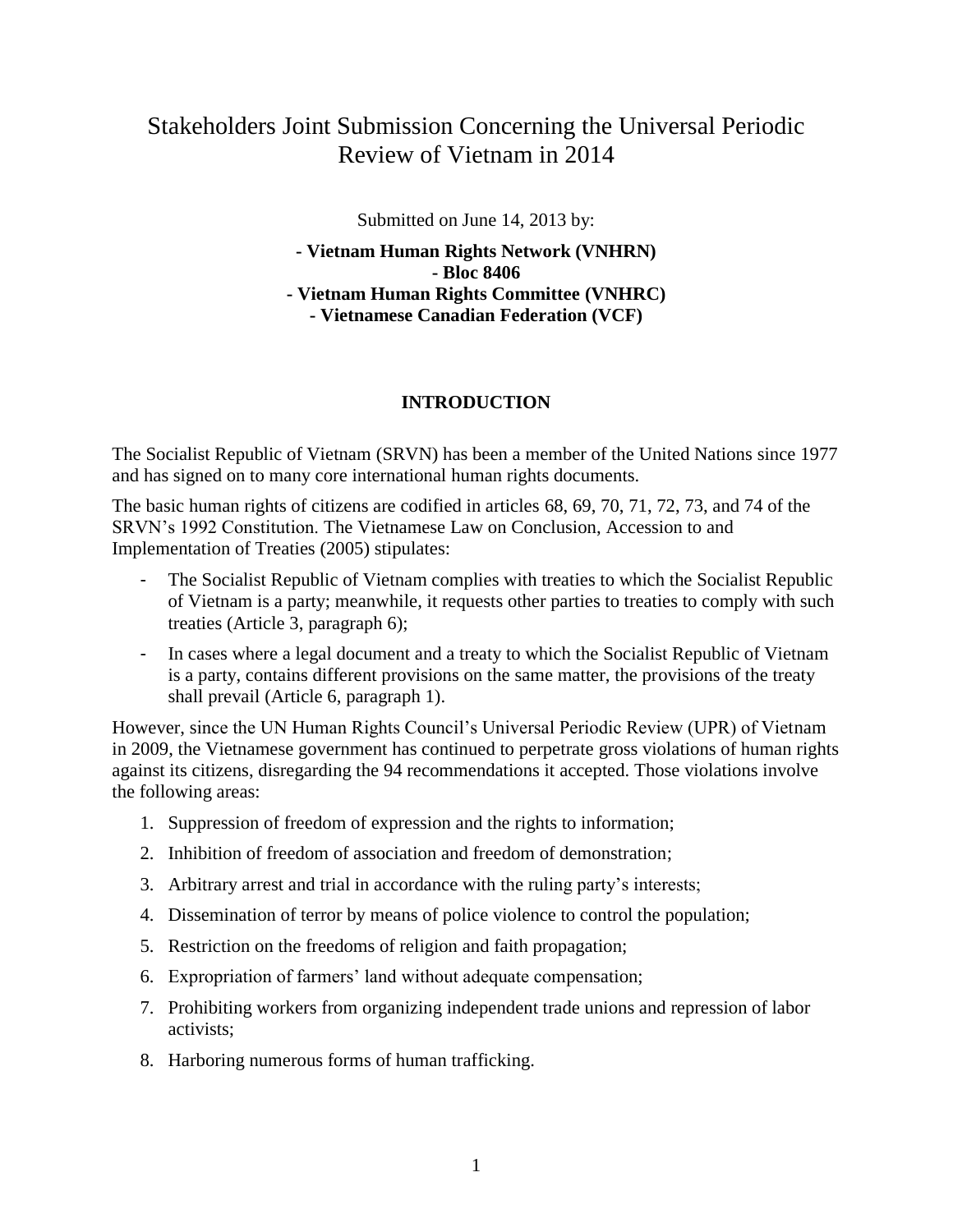### **I. SUPPRESSION OF FREEDOM OF EXPRESSION AND THE RIGHTS TO INFORMATION**

Article 69 of Vietnam's 1992 Constitution stipulates that "citizens have the rights to enjoy freedoms of speech, press, information, association, formation of societies, and demonstration according to the law." However, such stipulations have never been respected. The government's violations of the freedom of press in VN come under two main categories: 1) the state's monopoly of information, and 2) suppression of dissidents who express opposing views to the Communist Party of Vietnam's (CPV) policies or who dare to speak up on behalf of victims of cruel officials.

#### *1. Speech Is the State's Monopoly*

There is no private press establishment in VN, where mass media such as publishing businesses, radio stations, TV stations, and official press, are owned by the state. At present, not a single independent private newspaper or broadcasting station is allowed to exist. The November 26, 2006 Decree No. 37/CP signed into law by Premier Nguyen Tan Dung, still in effect, firmly states that "no private press under any form, or any organization or individual, is permitted to take advantage of the press to serve personal interests while undermining the state's interests."

In recent years, to deal with the bombardment of criticisms from governments and human rights organizations around the world regarding the lack of freedom of information, the Vietnamese state often referred to the number of mass media agencies to prove that VN has freedom of speech.<sup>1</sup> Actually, all of them were managed by state officials and operated strictly under the policies of the CPV. The adjustments in the legal system were mainly to strengthen the CPV's monopoly of speech and the augmentation of its propaganda machinery with no concession whatsoever to the people's freedom of expression. Even the dissemination of literature promoting international human rights standards is also prohibited.<sup>2</sup>

### *2. CPV's Dissident Suppression Policy*

Journalists have often been reminded to keep to the "right lane," meaning to respect the one-way, truth-twisting information provided by the state. Many among them who resisted such dictate have been arrested, fired, or detained for the views that are not the same as those of the ruling party on serious issues with regard to the CPV's policies and the corruption of officials at all levels. A survey conducted from July 1, 2011 to August 15, 2011 by the Center for Research in Telecommunications Development belonging to the Vietnam Scientific and Technical Unified Association in coordination with the British Embassy reported that up to 87.9% of press reporters were professionally obstructed by various measures, including harassments and injurious beatings.<sup>3</sup> The situation has been perceived as becoming increasingly widespread and serious. *(See Appendix 1-1: Typical cases involving repression against freedom of expression and the rights to information)*

### **II. INHIBITION OF FREEDOM OF ASSOCIATION AND FREEDOM OF DEMONSTRATION**

Article 69 of the Vietnamese Constitution specifies that citizens have "the rights of assembly, association and demonstration as prescribed by the law."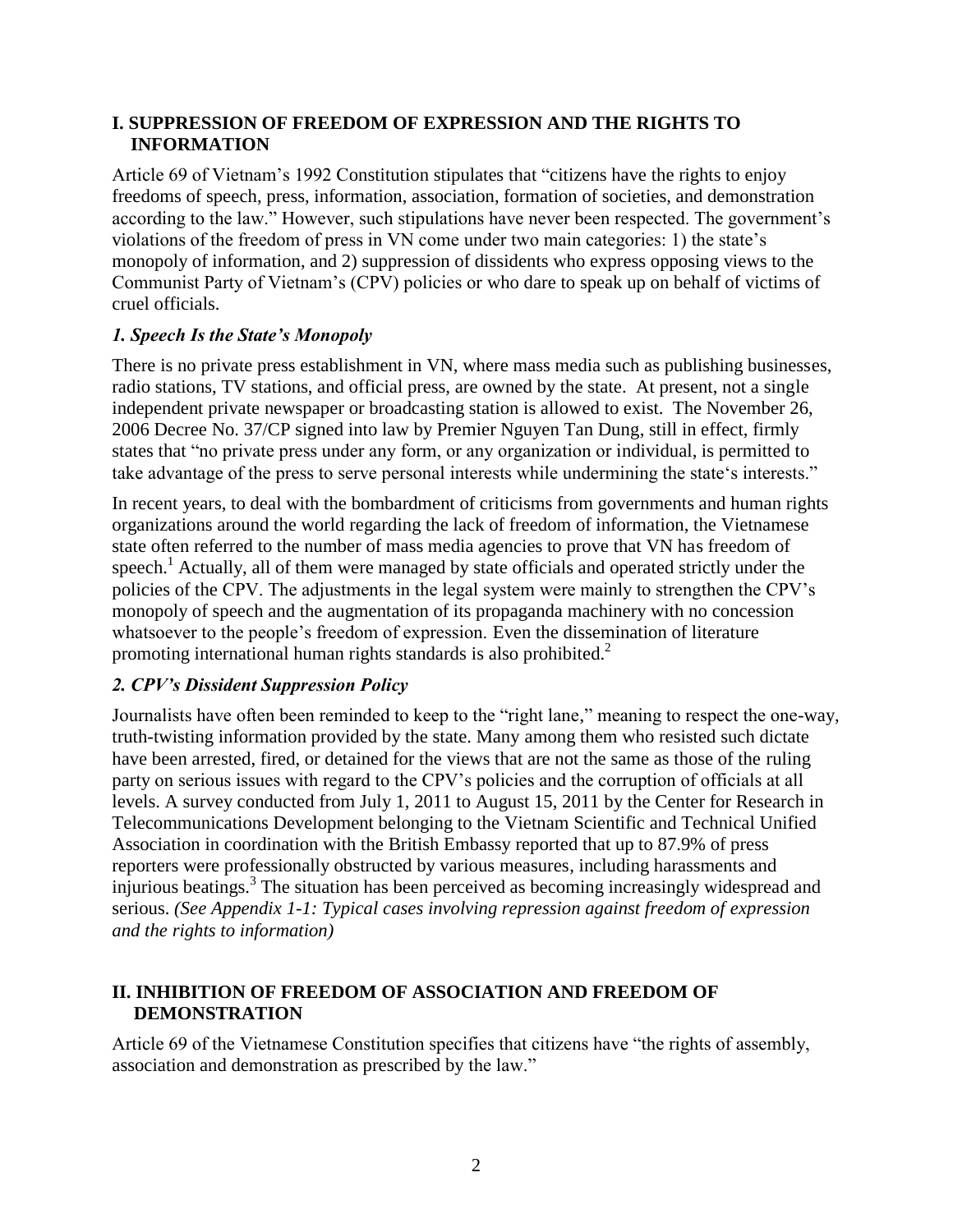In reality, however, all associations that are not under the umbrella of the Fatherland Front, a satellite body of the CPV, are deemed illegal, and thus cannot operate independently. For example, the Vietnamese Scout Association, a youth educational organization that had been present in VN since the 40s until the CPV took power, continues to be prohibited.

The CPV, through its official mouthpiece, People's Daily, has suggested that the formation of civil society organizations is a plot by enemy forces and foreign reactionaries to "provoke the discharge of leadership role of the Party and the State, and to promote freedom of association by Western criteria."<sup>4</sup>

As for political organizations, on December 7, 2012, Prime Minister Nguyen Tan Dung especially instructed the 68<sup>th</sup> National Public Security Conference to be resolute "to not tolerate the formation of opponent political organizations that go against the interests of the country and of the people."<sup>5</sup> Thus, democracy and human rights organizations continue to be prohibited, hunted, and punished.

In the area of the right to assembly and rights to protest, recent years have been marked with political grass-root activities on the streets of Ho Chi Minh City and Hanoi to protest China's invasion of VN's territorial waters, and with the gathering of 'victims of injustice' in many provinces across the country. The government's attitude toward the anti-Chinese protests varied depending on the political intentions of the ruling party. In some instances, the police only monitored and watched over the protests, but in others, especially in Ho Chi Minh City, the protests were quelled quickly when security forces moved in and took away the demonstrators. As for the gathering of farmers whose lands had been expropriated without adequate compensation, the government's reaction was more aggressive. Many farmers were beaten and seriously wounded—there were cases resulting in deaths.<sup>6</sup> (See Appendix 1-2: Typical cases *involving inhibition of freedom of association)*

### **III. ARBITRARY ARREST AND TRIAL IN ACCORDANCE WITH THE RULING PARTY'S INTERESTS**

Anyone can be arbitrarily arrested, prosecuted, and sentenced. The ultimate purpose of the Vietnamese court system is to serve the governing party's interests. In the 2002 Law on Organization of the People's Courts, "the Courts have the task to protect the socialist legislation; to protect the socialist regime and the people's mastery" (Article 1).

Vietnam claims that it holds no political prisoners. However, this is because any legitimate political expression by the people, however peaceful, is associated with crimes listed in Vietnam's Criminal Code, especially Art. 79 (Carrying out activities aimed at overthrowing the people's government), Art. 87 (Undermining the unity policy), and Art. 88 (Conducting propaganda against the Socialist Republic of Vietnam).Any expression of opinions different from those issued by the CPV is a "crime"; the "criminal" can be sentenced to 20 years in prison (Art. 88), or to death if found to have "carried out activities aimed at overthrowing the people's administration" (Art. 79).

In 2012, at least 50 dissidents were indicted or sentenced to prison because of the authorities' abuse of the Criminal Code (others remain in detention without trial). *(See Appendix 2: List of Prisoners of Conscience Currently in Jail)*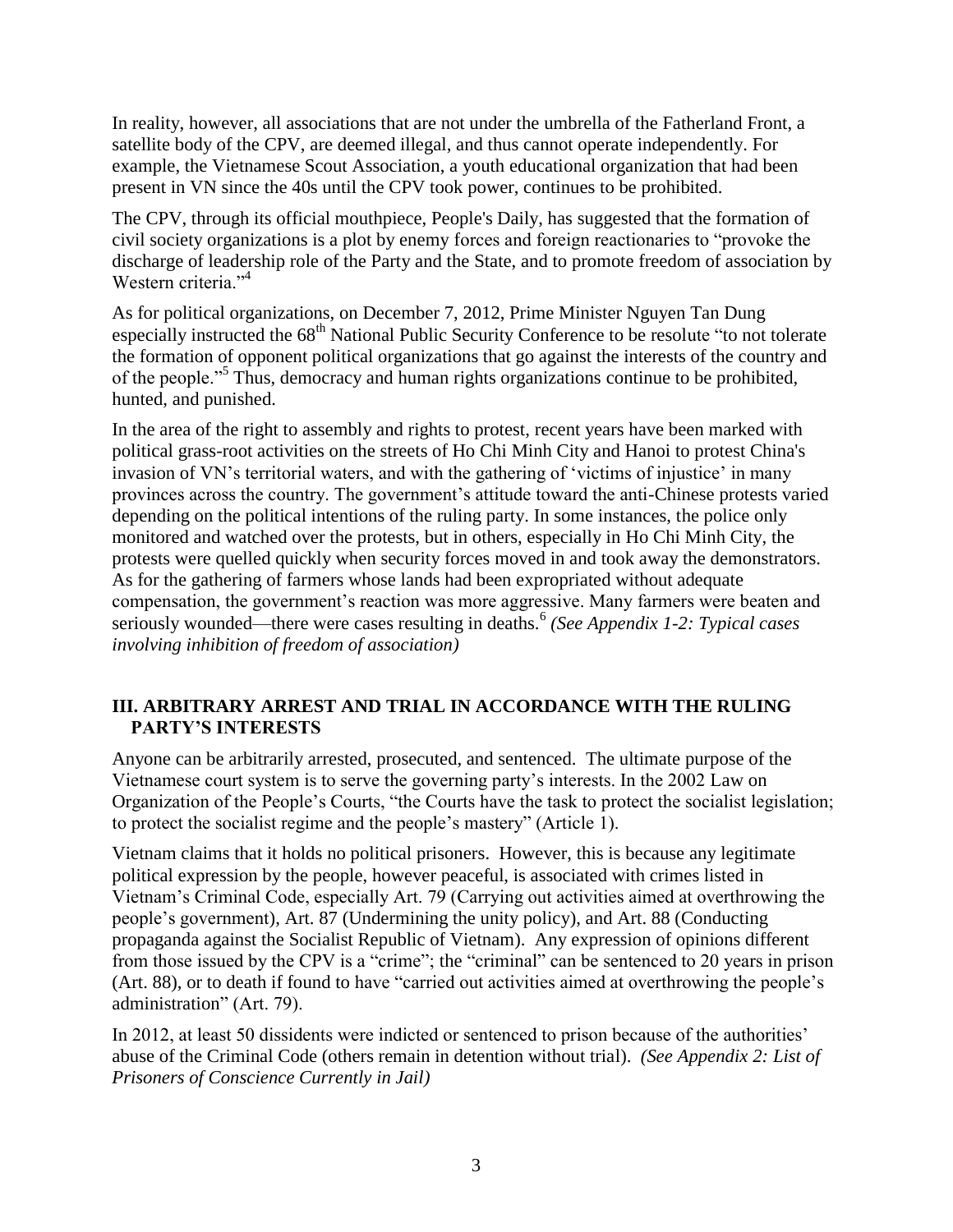Continual violations of the procedural principles throughout criminal proceedings, from arbitrary arrest to fabrication of evidence, forcible testimony, obstruction of lawyers, and cursory trials with predetermined verdicts etc. have made a mockery of Vietnam's Criminal Procedure Code. Suspects are often tortured during interrogations and isolated from their families and lawyers.

In all criminalized political cases, basic principles of criminal procedure are violated at every stage: arrest without court warrants, no representation of local government and acquaintance during apprehension, detention beyond the lawful limit without indictment, no adduction of evidence and witnesses, and preventing contact with lawyer and family. In many court sessions, lawyers are either disallowed or restricted in their defense; relatives are not allowed to attend.

In 2012, the United Nations Working Group on Arbitrary Detention received three complaints against the Government of Vietnam for its arbitrary detention of 24 civil rights activists, and ruled that this government has violated international human rights law for two of the complaints.

The right to self-defense and the right to legal counsel have been constantly violated. Vietnam's judicial system has been crippled not only by the very small number of lawyers and their low professionalism but also by the government's unfriendly attitude toward them. In order to defend an accused, a lawyer must have the court's permission, but the permit is rarely granted in a timely fashion. In court, the jury is less likely to pay attention to lawyers' arguments, while lawyers often do not dare to refute prosecutors. In most cases, the lawyers' only duty is to ask for leniency.<sup>7</sup> A Deputy Director of the People's Procuratorate in Vinh Phuc Province told a defendant's family that "hiring lawyers will make the crime more aggravated."<sup>8</sup> The Chairman of the Hanoi Bar Association also confessed that "in many cases, the presence of a lawyer is superficial, a kind of 'showpiece' during the proceedings."<sup>9</sup>

In 2012, several political prisoners have experienced abuse and torture as a result of their prodemocratic activities and writings. Currently, blogger Dieu Cay, blogger Ta Phong Tan, land rights activist Ho Thi Bich Khuong, pastor Nguyen Cong Chinh, lawyer Cu Huy Ha Vu, labor rights defenders Nguyen Hoang Quoc Hung, Do Thi Minh Hanh, and Doan Huy Chuong, and many others are suffering the worst forms of persecution in isolation.

### **IV. DISSEMINATION OF TERROR BY MEANS OF POLICE VIOLENCE TO CONTROL THE POPULATION**

At the end of September 2010, Human Rights Watch's report on police brutality was substantiated by at least 19 cases resulting in 15 deaths. Many victims were fatally beaten while being held for interrogation; some died soon after their release, while some others even died in public because of unnecessary force employed by the police. (See Human Rights Watch report entitled *Vietnam: Widespread Police Brutality, Deaths in Custody*, published on 22 September 2010)

More than two years later, police violence has not abated. Instead, it has been systematically reinforced by a more powerful and numerous police apparatus. VN has never released the actual number of police personnel. However, basing on the Central Statistical Office's data, one can estimate the number of public security personnel at about 678,000. That number would be much higher if it were to include collaborators.<sup>10</sup> In late 2012, the Public Security Ministry of VN announced the Prime Minister's decision to promote 49 of its staff personnel to the rank of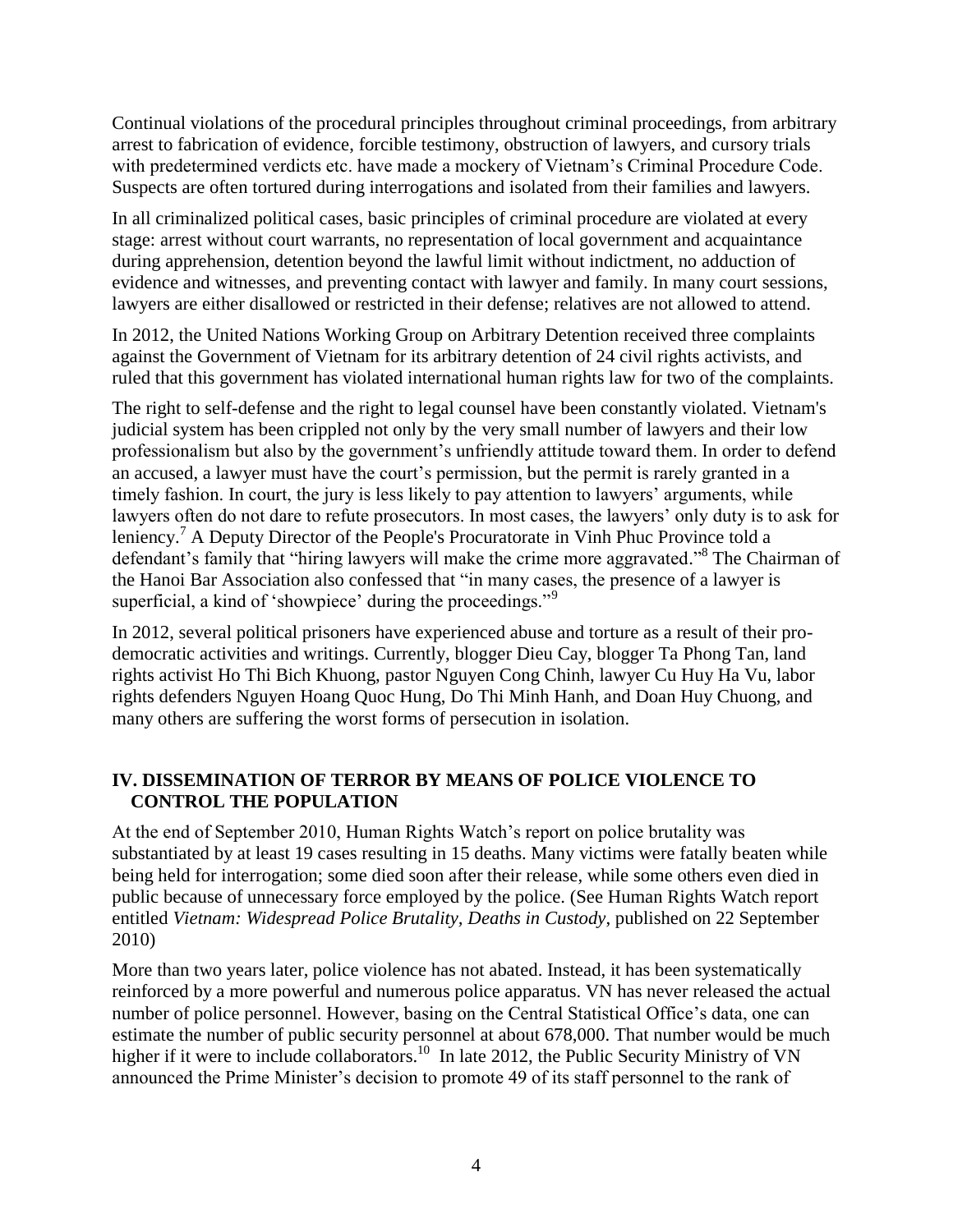general officers.<sup>11</sup> In term of ranking, Vietnam's armed police forces surpass any other nation with a population of the same size.

The insulting and beating of people in public places, as well as during the detainment of citizens, using corporal punishments that sometimes result in death without real legal constraints continue to rise. It is worth noting that most of the people who died while in police custody often committed only negligent misdemeanors, such as neighbor frictions, minor theft, etc. Although police officials attribute most of these deaths to suicide, traces of abuse and torture left on the victims' bodies upon closer examinations indicate otherwise. In 2012, at least 15 cases of death caused by police and civil-defense violence were chronicled and revealed through media networks. *(See Appendix 1-3: Typical cases involving police brutality)*

Police violence was also systematically used against religious activities that are not statesanctioned without regard to participants' affiliations, be it Catholicism, Buddhism, Protestantism, or Hoa Hao Buddhism. A new form of violence that has appeared in recent years is the use of "popular spontaneity" instead of police forces. This is a tactic of repression and terror through the hands of criminal elements of the underworld society. With the tricks of "popular spontaneity," security forces could command and control from afar the beatings of dissidents and suppress legitimate activities of the people without the overt intervention that could result in unfavorable reactions to the government. In many cases, the hoodlums admitted that they had received money from the public security for their parts in those inhumane acts.<sup>12</sup>

# **V. RESTRICTION ON THE FREEDOMS OF RELIGION AND FAITH PROPAGATION**

During the past few years, restrictions concerning religious services have, in fact, been relaxed to a certain degree. Faithful are relatively free to attend mass and services at their chosen churches or temples, some recently rebuilt with the government's permission. However, it would be too simplistic to conclude that this is all there is to freedom of religion and that this is an encouraging sign of 'glasnost,' when the country is still under the communist grip. Following are a few remarks about the current situation of religious freedom in Vietnam:

- Legal prohibition,
- Organizational control, and
- Violent suppression.

## *1. Legal Prohibition*

Although the 1992 Vietnamese Constitution stipulates that "no one can violate the freedom of belief" (Article 70), the 2004 Ordinance on Religion and Belief and Decree 22 enacted in 2005 provide for many restrictive conditions for a religious organization to attain state recognition and permission. In 2012, with the adoption of Decree No. 92/2012/ND-CP superseding the 2005 Decree 22, the government further tightens the registration, training, and appointment of clergy, and restoration of religious structures, etc. In short, Decree 92/2012/ND-CP details more meticulous limitations of religious activities than the ones prescribed by previous legislations, especially in the areas of "Religious Organizations" (Chapter III) and "Religious Activities" (Chapter IV). All religious organizations must notify appropriate authorities of their activities in advance for approval or disapproval. Such regulations imply that the state can arbitrarily disband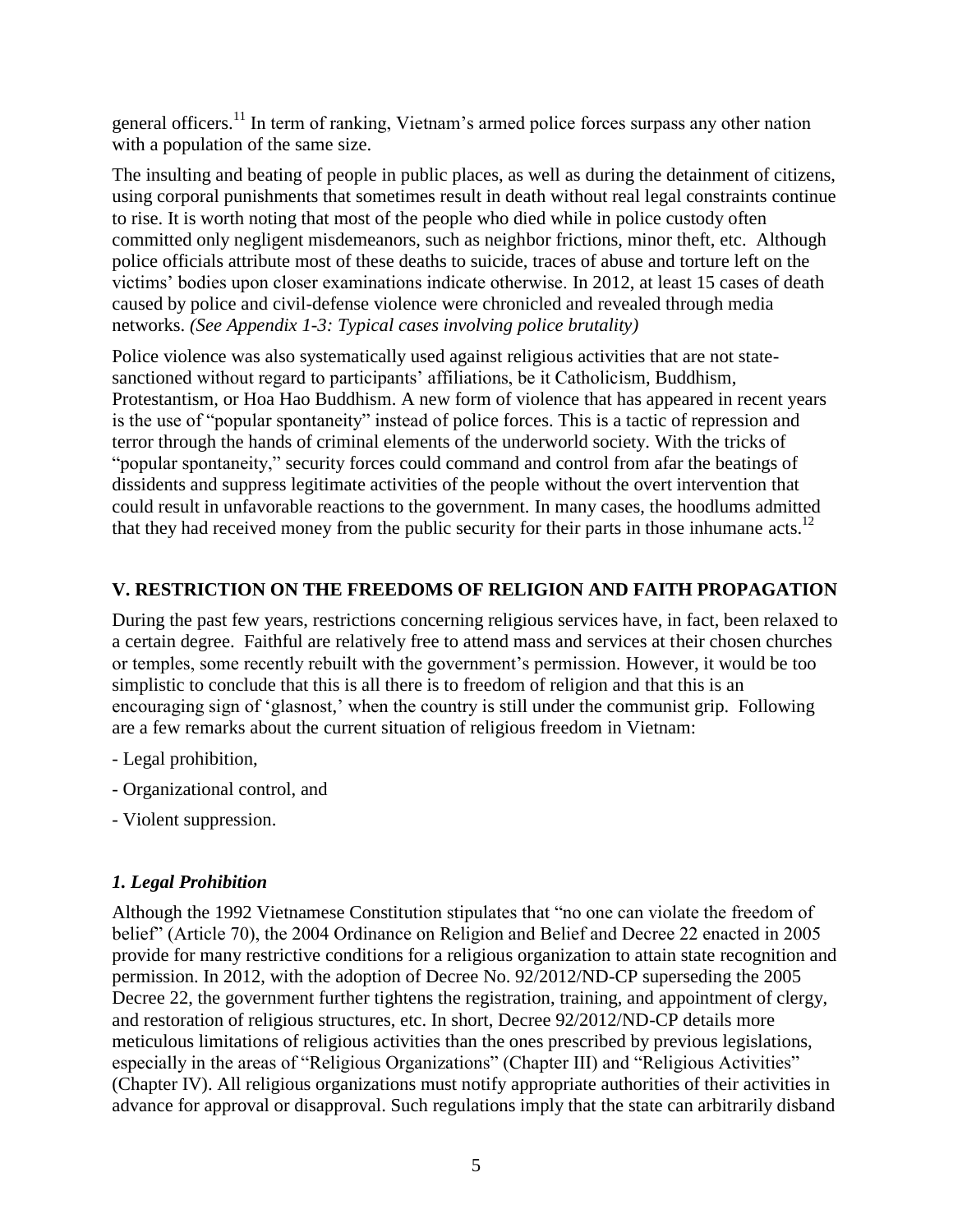and prosecute any religious organization that is deemed "violating national security," "sowing division among the people," "causing public disorder," and "disseminating information against the state's prevailing laws and policies" as specified in the current criminal code.

Many religious organizations are outlawed, and their leaders are put in prisons or under house arrest simply for practicing their religion without the government's approval. The ban on Unified Buddhist Church of Vietnam and independent Hoa Hao, Cao Dai, and Protestant "house churches" groups clearly substantiate religious intolerance in Vietnam.

### *2. Organizational Control*

The Vietnamese government continues its 'divide and conquer' policy with all religions. It installs in each religion a state-imposed committee under the permanent supervision of the Fatherland Front to coordinate religious activities in compliance with the official policy of the regime. Candidates to high-ranking positions in any religion must be vetted and approved by the state's central authorities before they can be accepted. Worse still, the authorities also form groups of police agents disguised as 'clergymen,' particularly Buddhist monks, and have them infiltrate pagodas and religious institutions both at home and abroad to rig the religious rank and file. To tighten its control over religions, in February 2011, Vietnam appointed Police Lieutenant General Pham Dung, head of the General Department of Security II, as head of the Government Committee for Religious Affairs.

### *3. Violent Suppression*

Together with sophisticated measures of prevention, restriction, and control, the Vietnamese Government continues to use armed violence to intimidate and suppress religious organizations. During recent years, it has usually exploited members of hooligans to help it in harassing, menacing, and beating clergymen and religious believers, as had happened at Thai Ha and Tam Toa parishes or Bat Nha Temple in 2010, and Con Cuong Parish in 2012. The use of violence for religious suppression is particularly aggressive when dealing with Christian ethnic minority groups in the Highlands, such as the case of thousands of H'Mong people gathering for a religious event and demonstration in favor of reforms and respect for religious freedom at an area near Huoi Khon hamlet of Nam Ke in the Muong Nhe district, province of Dien Bien in April 2011: Vietnamese authorities ordered police and borders troops, backed with tanks and helicopters, to repress and disperse them. According to the Center for Public Policy Analysis (CPPA), there were 72 deaths and hundreds of people injured or missing. *(See Appendix 1-4: Typical cases involving religious oppression/persecution by armed violence)*

### **VI. EXPROPRIATION OF FARMERS' LAND WITHOUT ADEQUATE COMPENSATION**

Vietnam is an agricultural country with more than 70% of its 94 million inhabitants making their living as farmers. Yet since 1980, VN's ruling communist party has abused Article 17 of its constitution by turning the people's land ownership into the so-called "ownership by the entire people," making all land the property of the CPV. Since then, communist officials have engaged in innumerable acts of oppression and violent expropriation to rob the people of their land, the source of their livelihood, leaving them with no means of survival. In principle, compensation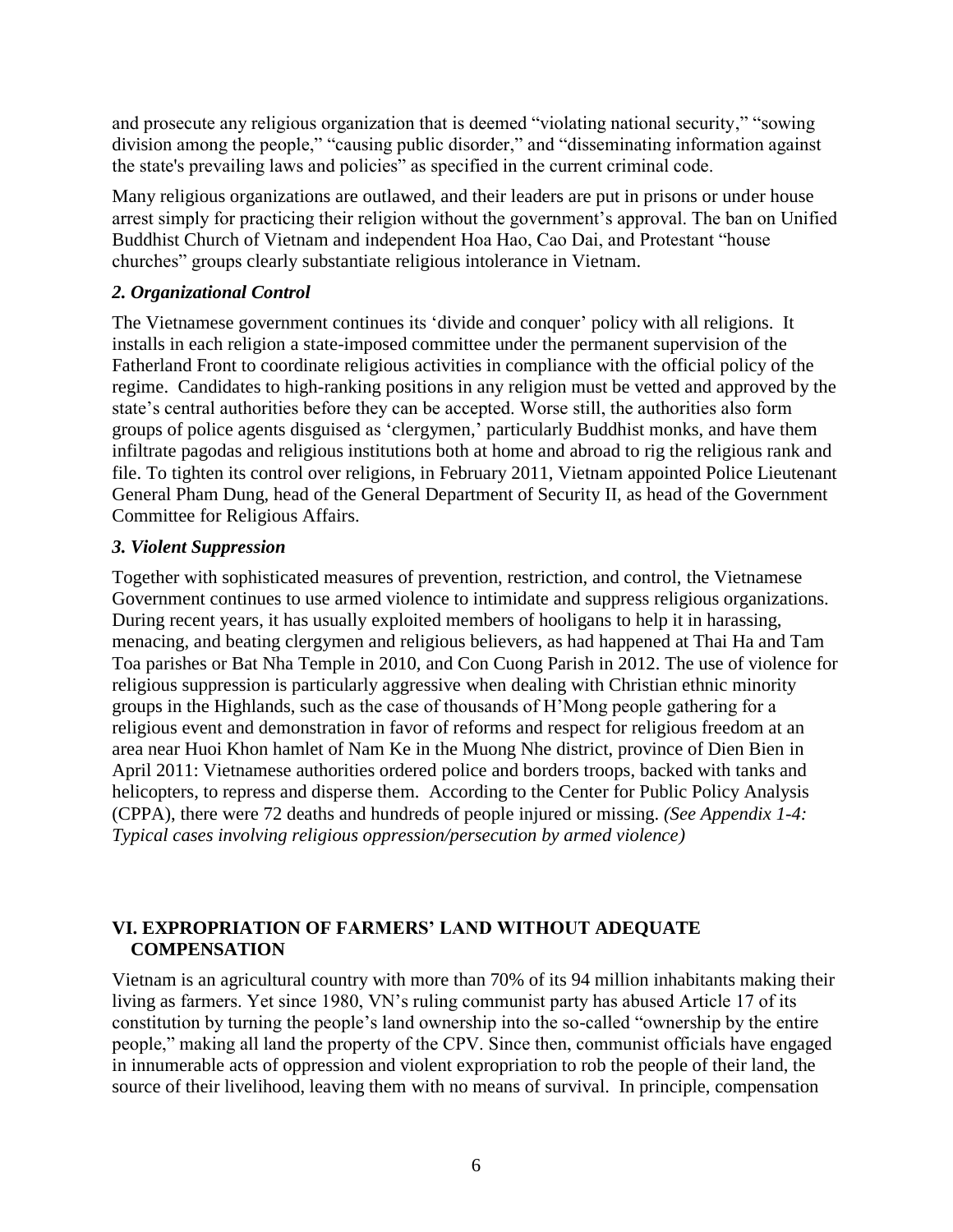was made, but at such a low and merely symbolic rate that it has pushed people into dire poverty—a tragedy for millions of farmers in VN.

While conducting land expropriation activities, government cadres deliberately overestimate the needs of the plan to grab as much land as possible in order to appropriate the surplus, resell it to developers willing to pay the highest price (at least 10 times the reimbursement rates), and pocket the difference. The government's 2012 anti-corruption report ranked land management corruption as second, only after traffic policing, in quantitative terms and level of severity.<sup>13</sup>

Rich cadres get richer while poor farmers are reduced to dire poverty. In the past several years, the number of state officials and land speculators who have collaborated with them became billionaires at a shocking rate. In recent years, this tragic situation has become even worse.

Many people have lost their homes and lands, and have become homeless. Those "victims of injustice" continue to petition in vain year after year. According to a Government report, the number of complaints in the area of land management, including claims of land acquisition, compensation and ground clearance for development projects, land claim disputes, etc., accounted for 74.7% of the total complaints received in the whole country in 2012.<sup>14</sup>

During official land confiscations, the police resort to brutal beatings of the victims of injustice, severely injuring many of them and causing fatalities. Unimaginable savageries become normal procedure for the police. *(See Appendix 1-5: Typical cases involving forced land expropriation)*

In addition, Vietnamese authorities have taken over the lands of religious organizations in the country such as Catholic, Buddhist, Protestant, Cao Dai, and Hoa Hao Buddhist churches. The demolition of the historic Carmelite monastery and Church of the Archdiocese of Hanoi in January 2013,<sup>15</sup> and the severe sentences given to the group "Hội đồng công luật công án Bia Sơn" in Phú Yên province on February 04, 2013 for allegedly "carrying out activities aimed at overthrowing the people's administration," <sup>16</sup> are in truth land expropriation activities.

Meanwhile, human rights activists seeking to defend the victims of land injustice have suffered from increased threats, arrest, and imprisonment: Ho Thi Bich Khuong of Nghe An, sentenced to 5 years in prison on December 29, 2011; Mr. Le Thanh Tung of Hanoi, sentenced to 5 years in prison on August 10, 2012; Messrs. Nguyen Kim Nhan, Dinh Van Nhuong, and Do Van Hoa, sentenced to 5.5 years, 4 years, and 4 years respectively. They were prosecuted for "conducting propaganda against the Socialist Republic of Vietnam." Ms. Le Hien Duc, an advocate for land eviction petitioners and the recipient of 2007 Transparency International Integrity Award from Transparency International, was assaulted and injured by police on June 1, 2012.

### **VII. PROHIBITING WORKERS FROM ORGANIZING INDEPENDENT TRADE UNIONS AND REPRESSION OF LABOR ACTIVISTS**

Although having ratified most of the International Labor Organization's international conventions on labor,<sup>17</sup> Vietnam continues to violate workers' rights. The Constitution strips workers of their union rights while giving the exclusive right to establish trade unions to the Vietnam General Confederation of Labor,<sup>18</sup> a CPV's peripheral organization. Under international pressure after its admission to the World Trade Organization, Vietnam revised the Labor Law and Trade Union Law in 2012, but both laws still maintain that trade unions are the CPV's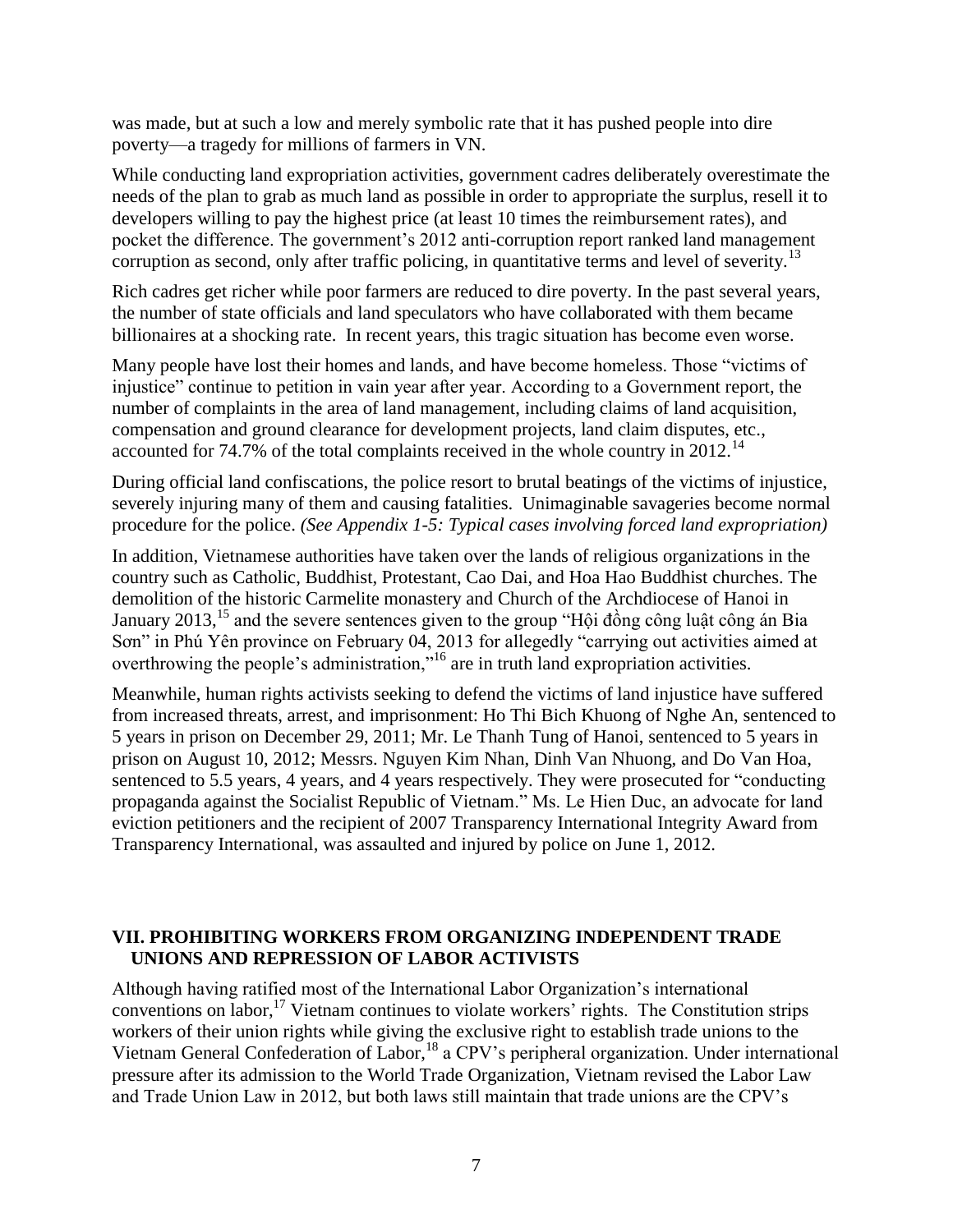peripheral organizations.<sup>19</sup> Establishing labor organizations outside of the Vietnam General Confederation of Labor is illegal.

In the current negotiations on the Transpacific Partnership Free Trade Agreement, the Vietnamese government tries to find ways to oppose terms allowing independent unions sponsored by the United States, the International Trade Union Confederation (ITUC), and seven major unions of the TPP member countries.<sup>20</sup>

As for the labor-related age limit, the Labor Law allows employers to hire even children under 15 years of age<sup>21</sup> if these jobs are listed by the Ministry of labor, War Invalids and Social Affairs.<sup>22</sup>

Factory owners, under government protection, do not fulfill their social responsibilities to workers (e.g. wage issues, benefits, working hours, labor safety, etc.). There are concerns about workplace lunch safety; the press reported thousands of food poisoning cases in  $2012<sup>23</sup>$  Working conditions are unsafe; the Labor Safety Department of the Ministry of labor, War Invalids and Social Affairs reported that, in 2012, there were 6777 work-related accidents (606 killed and 6361 injured). It should be noted that, according to the Department of Labor Safety Director, nearly 95% of business owners did not report work-related accidents.<sup>224</sup>

All prisons and correctional camps, and some social labor and education centers, are actually labor camps. The report "*The Rehab Archipelago: Forced Labor and Other Abuses in Drug*  Detention,<sup>"25</sup> by Human Rights Watch in 2011, exposed the true face of "rehab centers": concentration camps where labor is forced on drug addicts for profit. In the report "*Torture in the Name of Treatment: Human Rights Abuses in Vietnam, China, Cambodia, and Lao PDR,*" Human Rights Watch also states that what those countries' governments called 'labor therapy' is in fact forced labor.<sup>26</sup> In 2012, International Society for Human Rights also launched a campaign to boycott cashews produced through forced labor in Vietnam.<sup>27</sup>

Another aspect of forced labor is the mistreatment of children by forcing them to work in risky conditions. Millions of children still have to work to increase their families' income. In September 2012, the U.S. government added Vietnam to its list of 74 countries where children as young as 5 are subjected to serious labor and human trafficking abuses.<sup>28</sup>

There are half a million or so export workers in Malaysia, Taiwan, the Middle East, and elsewhere. Many are victims of trafficking, exploited by recruitment agencies owned by the ruling party or its officials.

The Vietnamese government continues to oppress all individuals fighting for workers' rights. Some activists are still in prison, such as Nguyen Hoang Quoc Hung (9 years in prison), Doan Huy Chuong and Do Thi Minh Hanh (7 years in prison each), Mr. Phan Ngoc Tuan (5 in prison), land rights activist Le Thanh Tung (5 years in prison), farmer rights activists Nguyen Kim Nhan (5.5 years in prison), Do Van Hoa (4 years in prison), Dinh Van Nhuong (4 years in prison), and Ho Thi Bich Khuong (5 years in prison). Among those held and since then mysteriously disappeared is Le Tri Tue, co-founder of the Independent Labor Union, who was kidnapped in Cambodia's capital of Phnom Penh in May 2007 and secretly taken back to Vietnam. No trace has been left since then.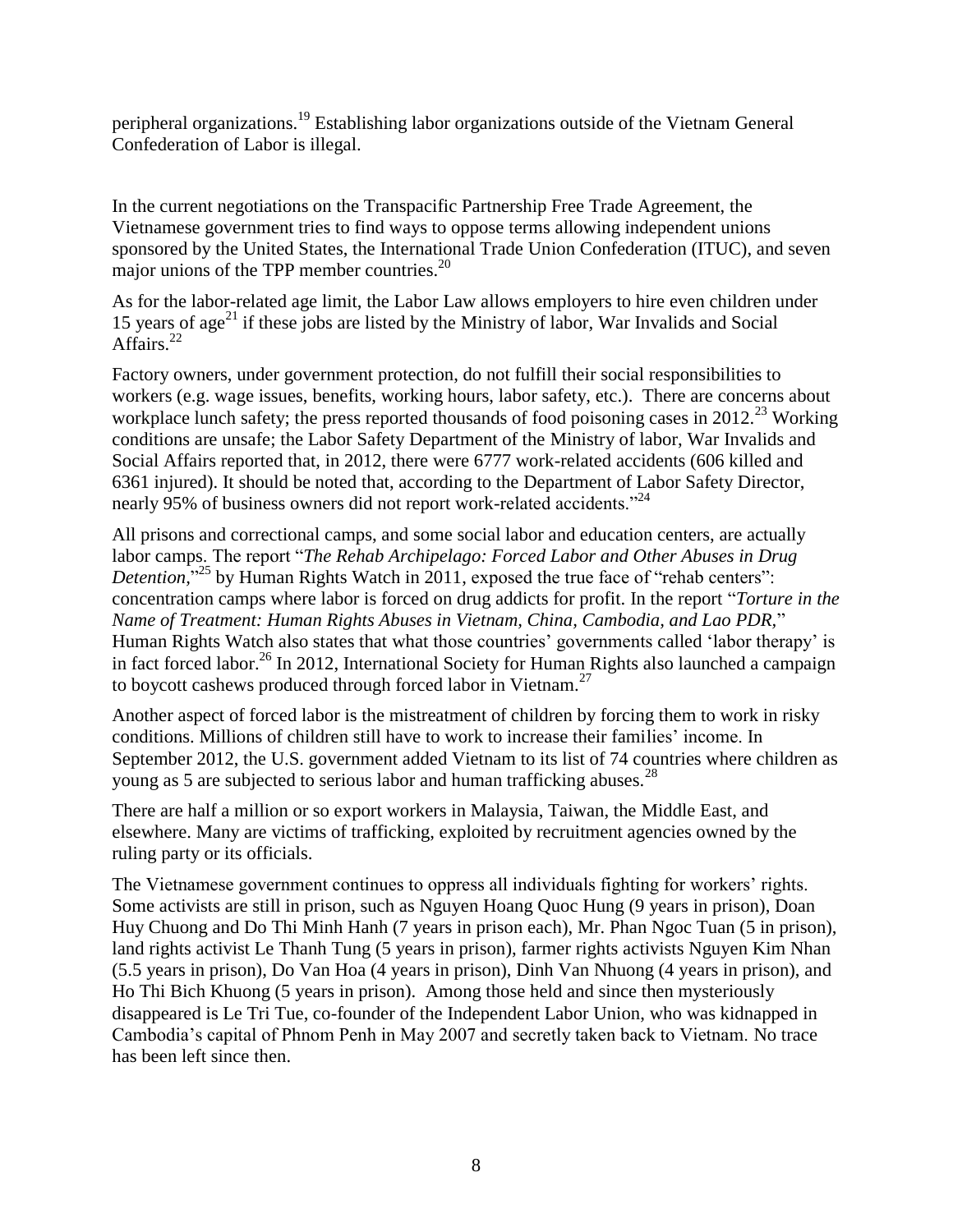### **VIII. HARBORING NUMEROUS FORMS OF HUMAN TRAFFICKING**

In 2012, the Vietnamese Ministry of Public Security acknowledged that "victims of seduction, deception and cross-border trafficking is growing strongly again," that the number of human trafficking cases has now increased by 1.5 times compared to the period before the 130/CP Program, $^{29}$  and that the number of victims of fraud and illegal trades has increased threefold.<sup>30</sup>

Current human trafficking cases involve three main types of victims: young women and girls lured to serve as "sex slaves" in Vietnam or in neighboring countries; "brides" sent to foreign countries; and export workers or workers abducted for export abroad. There is also need to acknowledge the increasing trend of infant trafficking, fetus sales, and organ trades.

In recent years, websites for Mail-Order Vietnamese brides have grown leaps and bounds. There are some originating from Vietnam, but most are from China, Singapore, and Korea, among others, with "attractive" advertisements, such as: "A Vietnamese bride for \$5,000, virginity guaranteed, delivery within 90 days, if runs away within a year, get another one for free,<sup>331</sup> or "Buy a wife from Vietnam for \$6,000 dollars."<sup>32</sup>

The main and direct cause of internal and cross*-*border human trafficking is poverty, a consequence of the unjust social policies created by the red capitalists. So far, the Vietnamese government has no firm and effective policy to deal with illegal marriage brokerages. "Abuses of marriage registration for profit, sexual violation, and labor exploitation" can be fined merely from ten to twenty million Vietnamese dongs (equal to US\$500-1,000) in the most flagrant cases (Decree No. 60/2009/NĐ-CP).

With regards to export workers, according to the Overseas Labor Management Department, there are about 500,000 workers currently working in over forty countries and territories. The majority of these export workers were victims of illegal intermediary agencies that had links with corrupted state officials. The victims had to pay for the fees charged by the intermediary agencies; however, most of them were neglected by these greedy agencies when they were badly mistreated and were forced to work awfully hard in exchange for a pittance by their employers. In many instances, their passports were confiscated by the employers, which turned them into detainees living miserably under the strictest control by their bosses. A case in point in 2012 is the death of 14 workers in a garment sweetshop in Russia in September 2012.<sup>33</sup> In 2011, Vietnam promulgated the *Law on Prevention, Suppression against Human Trafficking,* but it fails to admit that people who have been tricked into going abroad to be exploited belong to a form of human trafficking. Meanwhile, the results of a survey of 350 legally exported workers published in October 2012 showed that up to 55 people claimed that they are victims of human trafficking. $34$ 

Another aspect of the human trafficking issue in recent years that deserves attention is that many youths have been kidnapped or tricked into working as slaves in China's plantations and production factories, or have been forced into growing and selling heroin. Particularly in the United Kingdom, since 2009 the number of Vietnamese victims of trafficking comes in third, behind only Nigeria and China; however, with regards to adolescent victims, Vietnamese victims stand at the head of the list.<sup>35</sup>

In conclusion, partly due to the victims' eagerness to escape from their poverty and partly due to the illicit participation and protection of villainous individuals and organizations by powerful officials, human trafficking continues to exist under complicated forms.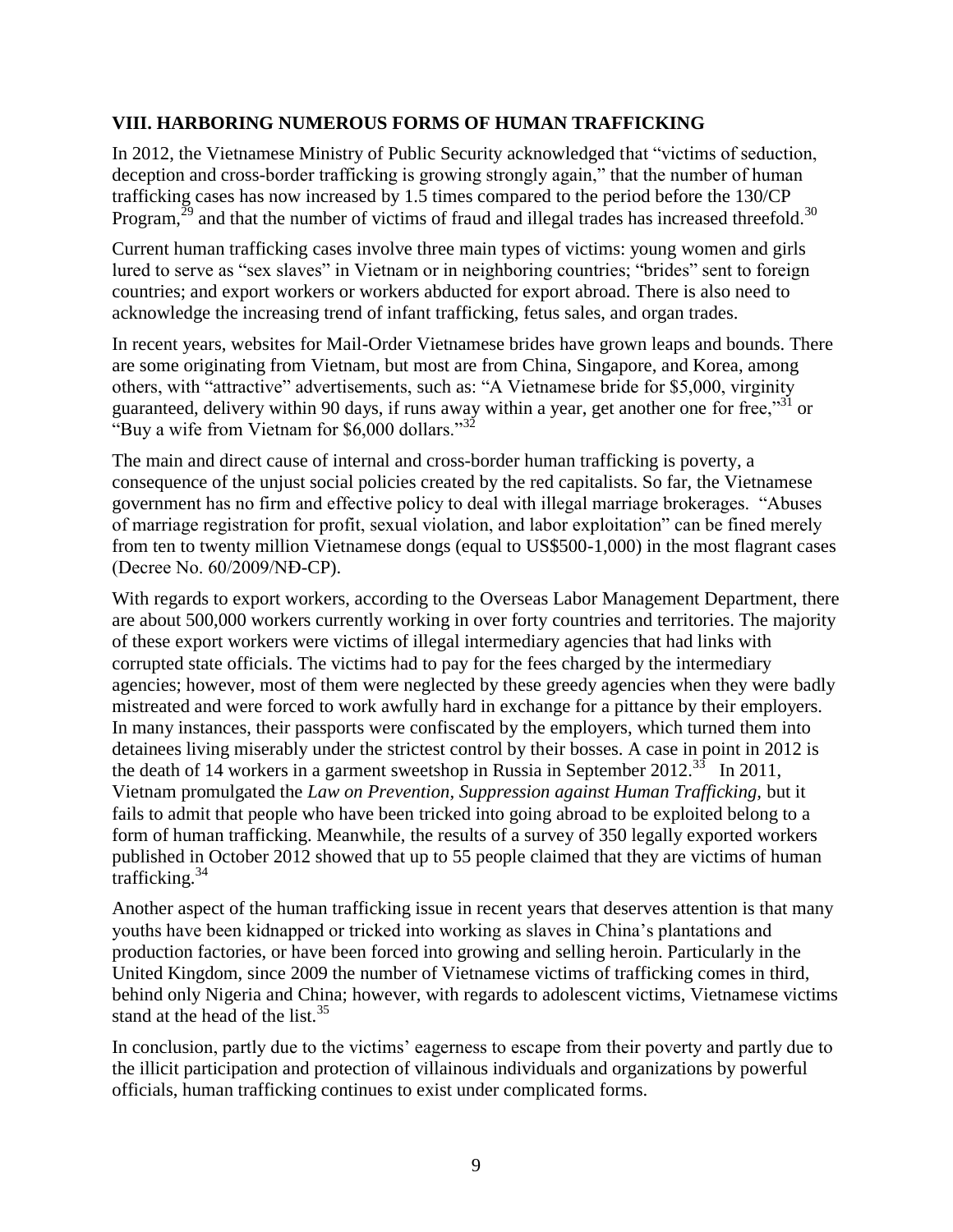#### **RECOMMENDATIONS**

In light of the evidence of egregious and systematic violations of human rights which have occurred for many years and still continue in VN, The Vietnam Human Rights Network, together with Bloc 8406, Vietnam Human Rights Committee, and Vietnamese Canadian Federation eagerly call on the Human Rights Council to urge the Vietnamese government:

- 1. To seriously honor its international pledges on human rights as listed in the Universal Declaration of Human Rights and other international covenants on human rights of which it is a state member or signatory.
- 2. To respect the political rights of all citizens by removing Article 4 of its Constitution that allows the CPV to monopolize the national leadership.
- 3. To immediately and unconditionally release all prisoners of conscience.
- 4. To cease legal sanctions and persecution against journalists and citizens peacefully expressing their opinions through the printed media, radio and Internet; to cease censorship; and to authorize independent and privately-run media.
- 5. To allow the establishment of independent civil societies outside the control of the PCV.
- 6. To comply with the internationally recognized standards of criminal justice; to repeal or amend its Criminal Code by abolishing vague "national security" provisions, especially articles 79, 87, 88, and 89; to ensure independence of the judiciary and lawyers; to halt without delay the persecution of lawyers; and to improve the current prison regimes.
- 7. To immediately end the use of the public security force as a tool for dominance and oppression by the CPV; to halt all forms of mistreatment while in police custody; and to take all necessary steps to ensure the criminalization of torture and reparations for victims that are in line with international standards.
- 8. To respect the freedom of religion by repealing all legislation that are intended to restrict the people's religious practices; not to interfere with the internal activities of all religions, and to stop the persecution of clergy and faithful.
- 9. To amend the Labor Code guaranteeing the right to peaceful assembly and association and allow the establishment of independent trade unions.
- 10. To restore the people's private property rights of land; to put an immediate end to forced evictions carried out in contradiction with international human rights law; and to return government-confiscated real properties to their legitimate owners.
- 11. To implement specific measures to end human trafficking for purposes of sexual exploitation and forced labor under the disguised forms of "brides" to foreigners and export workers.
- 12. To positively extend invitation to visit the country to the UN Special Procedures covering the following themes: human rights defenders, arbitrary detention, freedom of expression, and freedom of religion.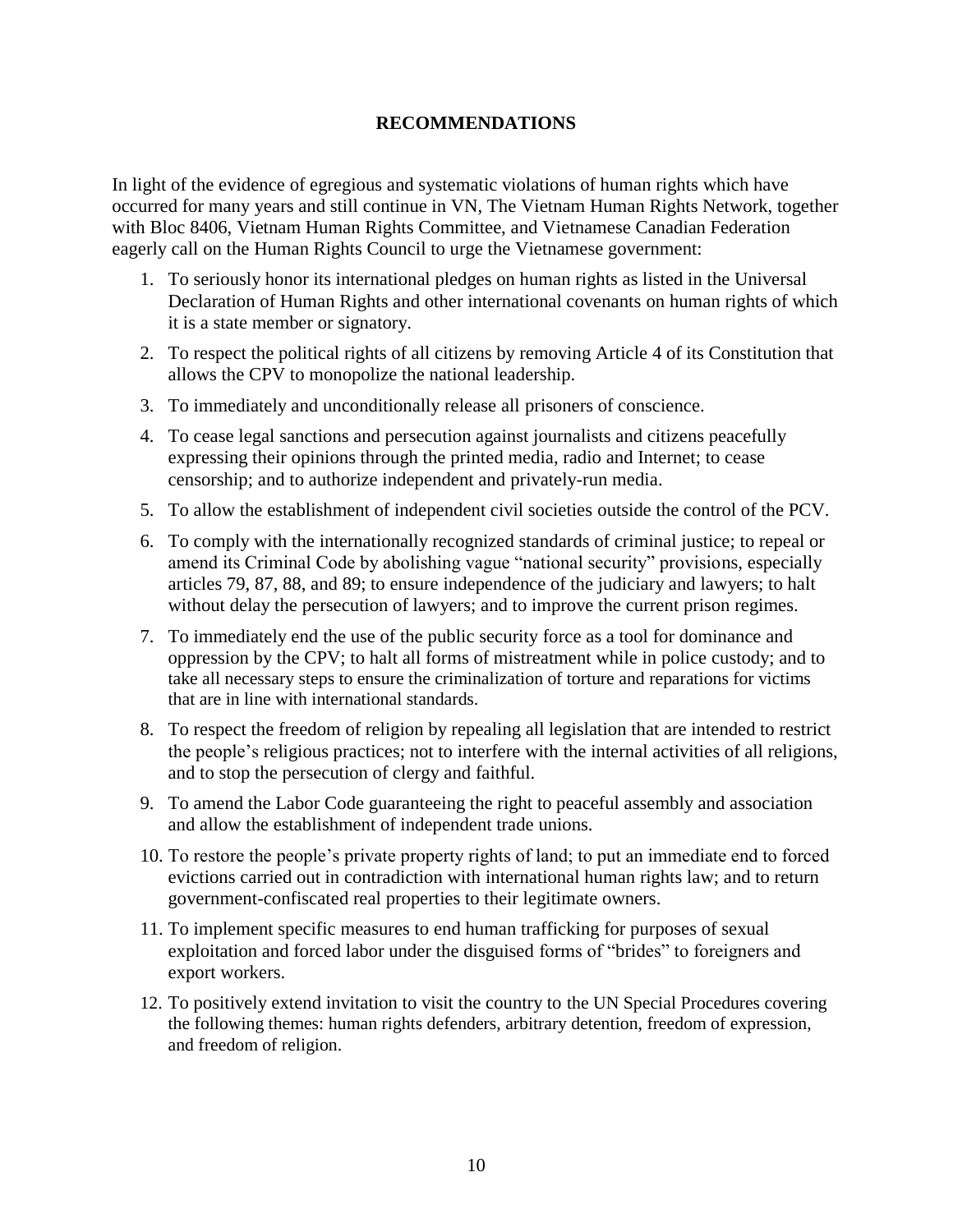[http://mic.gov.vn/solieubaocao/solieuthongke/baochi/Trang/T%C3%ACnhh%C3%ACnhph%C3%A1ttri%E](http://mic.gov.vn/solieubaocao/solieuthongke/baochi/Trang/T%C3%ACnhh%C3%ACnhph%C3%A1ttri%E1%BB%83n.aspx) [1%BB%83n.aspx.](http://mic.gov.vn/solieubaocao/solieuthongke/baochi/Trang/T%C3%ACnhh%C3%ACnhph%C3%A1ttri%E1%BB%83n.aspx) (Accessed Nov 15, 2012)

 $2$  RFA, "Vietnamese Blogger Held for Distributing Rights Leaflets," <http://www.rfa.org/english/news/vietnam/blogger-05222013154831.html> (Accessed May 22,2013)

 $3$  Nhà báo & Công luận, "Gần 88% nhà báo bị cản trở khi tác nghiệp," [http://www.baomoi.com/Home/PhapLuat/congluan.vn/Gan-88-nha-bao-bi-can-tro-khi-tac](http://www.baomoi.com/Home/PhapLuat/congluan.vn/Gan-88-nha-bao-bi-can-tro-khi-tac-nghiep/7883648.epi)[nghiep/7883648.epi.](http://www.baomoi.com/Home/PhapLuat/congluan.vn/Gan-88-nha-bao-bi-can-tro-khi-tac-nghiep/7883648.epi) (Accessed Feb 03,2013)

 $\overline{a}$ 

<sup>4</sup> Báo Nhân Dân, "'Xã hội dân sự' - một thủ đoạn của diễn biến hòa bình," <http://www.nhandan.org.vn/chinhtri/tin-tuc-su-kien/item/1252402-.html>(Accessed Feb 15, 2013)

 $5$  Cổng Thông tin điện tử Chính phủ, "Thủ tướng chỉ đạo công tác Công an thời gian tới," [http://baodientu.chinhphu.vn/Home/Thu-tuong-chi-dao-cong-tac-Cong-an-thoi-gian](http://baodientu.chinhphu.vn/Home/Thu-tuong-chi-dao-cong-tac-Cong-an-thoi-gian-toi/201212/156953.vgp)[toi/201212/156953.vgp](http://baodientu.chinhphu.vn/Home/Thu-tuong-chi-dao-cong-tac-Cong-an-thoi-gian-toi/201212/156953.vgp) (Accessed Jan 21, 2013)

<sup>6</sup> VRNs, "Công an làm chết dân oan tại vườn hoa Mai Xuân Thưởng, Hà Nội," [http://chuacuuthenews.wordpress.com/2012/11/12/cong-an-lam-chet-dan-oan-tai-vuon-hoa-mai-xuan](http://chuacuuthenews.wordpress.com/2012/11/12/cong-an-lam-chet-dan-oan-tai-vuon-hoa-mai-xuan-thuong-ha-noi/)[thuong-ha-noi/](http://chuacuuthenews.wordpress.com/2012/11/12/cong-an-lam-chet-dan-oan-tai-vuon-hoa-mai-xuan-thuong-ha-noi/) (Accessed Feb 05, 2013)

 $^7$  An Ninh Thủ Đô, "Luật sư chỉ định, có cho đủ... thủ tục," [http://www.anninhthudo.vn/Ky-su-phap](http://www.anninhthudo.vn/Ky-su-phap-dinh/Luat-su-chi-dinh-co-cho-du-thu-tuc/487759.antd)[dinh/Luat-su-chi-dinh-co-cho-du-thu-tuc/487759.antd](http://www.anninhthudo.vn/Ky-su-phap-dinh/Luat-su-chi-dinh-co-cho-du-thu-tuc/487759.antd) (Accessed March 01, 2013)

 $^8$  Tạp chí Pháp Luật, "'Mời luật sư, tội sẽ nặng thêm'?!" <http://phapluattp.vn/2012062911375624p0c1063/moi-luat-su-toi-se-nang-them.htm>(Accessed Dec 12, 2012)

<sup>9</sup> Công ty luật Dragon, "Vai trò của luật sư trong phiên tòa rất mờ nhạt," <http://ngheluatsu.vn/modules.php?name=News&op=viewst&sid=141>(Accessed Dec 12, 2012)

 $10$  Nguyễn Quang A, "Văn hóa cảnh sát," [http://anhbasam.wordpress.com/2013/01/14/1555-van-hoa](http://anhbasam.wordpress.com/2013/01/14/1555-van-hoa-canh-sat)[canh-sat](http://anhbasam.wordpress.com/2013/01/14/1555-van-hoa-canh-sat) (Accessed Feb 02, 2013)

<sup>11</sup> CAND Online – People's Public Security Online, "Công bố, trao Quyết định của Thủ tướng Chính phủ thăng cấp bậc hàm cấp Tướng CAND năm 2012," [http://www.baomoi.com/Home/DoiNoi-](http://www.baomoi.com/Home/DoiNoi-DoiNgoai/cand.com.vn/Cong-bo-trao-Quyet-dinh-cua-Thu-tuong-Chinh-phu-thang-cap-bac-ham-cap-Tuong-CAND-nam-2012/10048067.epi)[DoiNgoai/cand.com.vn/Cong-bo-trao-Quyet-dinh-cua-Thu-tuong-Chinh-phu-thang-cap-bac-ham-cap-](http://www.baomoi.com/Home/DoiNoi-DoiNgoai/cand.com.vn/Cong-bo-trao-Quyet-dinh-cua-Thu-tuong-Chinh-phu-thang-cap-bac-ham-cap-Tuong-CAND-nam-2012/10048067.epi)[Tuong-CAND-nam-2012/10048067.epi](http://www.baomoi.com/Home/DoiNoi-DoiNgoai/cand.com.vn/Cong-bo-trao-Quyet-dinh-cua-Thu-tuong-Chinh-phu-thang-cap-bac-ham-cap-Tuong-CAND-nam-2012/10048067.epi) (Accessed Jan 15, 2013)

<sup>12</sup> Nữ Vương Công Lý, "Thông tin và hình ảnh Nghệ An dùng quân đội đàn áp tôn giáo đẫm máu tại Con Cuông". [http://www.nuvuongcongly.net/xa-hoi/binh-luan/quandoi\\_concuong/](http://www.nuvuongcongly.net/xa-hoi/binh-luan/quandoi_concuong/) (Accessed Dec 26, 2012)

 $13$  Pháp Luật, "Bốn lĩnh vực "trụ hạng" về mức độ tham nhũng," <http://phapluattp.vn/2012112011593262p0c1013/bon-linh-vuc-tru-hang-ve-muc-do-tham-nhung.htm> (Accessed Jan 11, 2013)

<sup>14</sup> VnEconomy, "Gần 80% vụ khiếu nại đến từ lĩnh vực nhà đất," [http://www.tinmoi.vn/gan-80-vu-khieu](http://www.tinmoi.vn/gan-80-vu-khieu-nai-tu-linh-vuc-nha-dat-111083672.html)[nai-tu-linh-vuc-nha-dat-111083672.html](http://www.tinmoi.vn/gan-80-vu-khieu-nai-tu-linh-vuc-nha-dat-111083672.html) (Accessed Jan 11, 2013)

<sup>15</sup> Tổng Giáo Phân Hà Nôi, "Thông báo (số 3): Về việc Sở Y tế Hà Nội tiếp tục phá dỡ Tu viện kín Camêlô - 72 phố Nguyễn Thái Học," [http://tonggiaophanhanoi.org/thong-bao/tong-giao-phan/4796-thong-bao-so-](http://tonggiaophanhanoi.org/thong-bao/tong-giao-phan/4796-thong-bao-so-3-ve-viec-so-y-te-ha-noi-tiep-tuc-pha-do-tu-vien-kin-camelo-72-pho-nguyen-thai-hoc)[3-ve-viec-so-y-te-ha-noi-tiep-tuc-pha-do-tu-vien-kin-camelo-72-pho-nguyen-thai-hoc](http://tonggiaophanhanoi.org/thong-bao/tong-giao-phan/4796-thong-bao-so-3-ve-viec-so-y-te-ha-noi-tiep-tuc-pha-do-tu-vien-kin-camelo-72-pho-nguyen-thai-hoc) (Accessed Jan 14, 2013)

<sup>16</sup> RFI, "Công án Bia Sơn là một vụ án 'tạo dựng',"<http://www.viet.rfi.fr/node/78230>(Accessed Feb 15, 2013)

 $1$  According to statistics of the Ministry of Information and Communications, by far there are nearly 17,000 state sanctioned journalists who receive pay from the government. The number of press offices amounts to 748 with 1,052 press publications, 184 newspaper, 564 magazines, 25 daily news, 67 radio stations, TV, 62 online newspapers, 1024 news websites. *Ministry of Information and Communications*, "The development of the journalism in 6 months of 2012".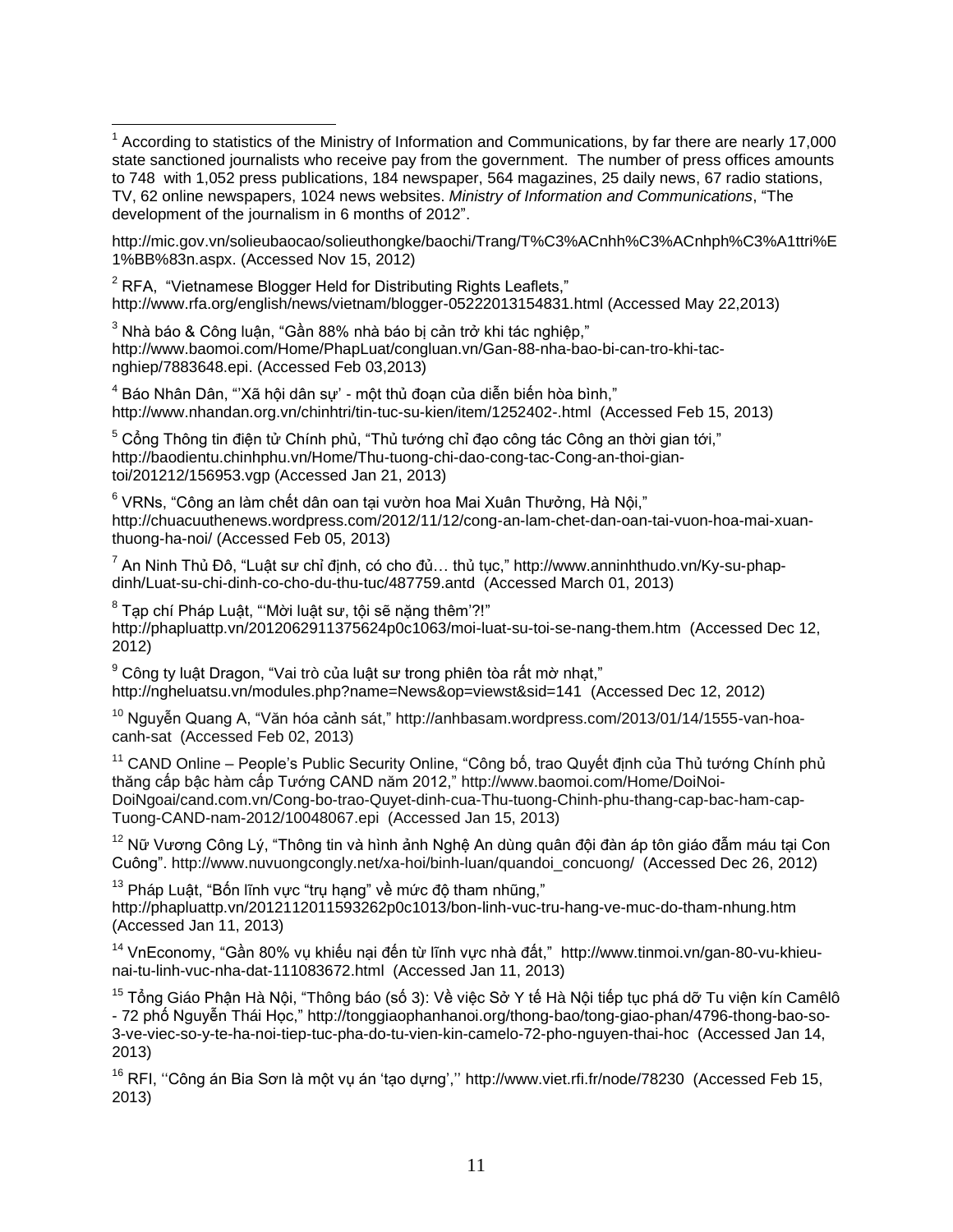$\overline{a}$  $17$  Vietnam has ratified 22 conventions of the International Labor Organization, including five important Conventions (C.29 on forced or compulsory labor, C.100 on Equal Remuneration for Men and Women Workers, C.111 on Discrimination (Employment and Occupation), C.138 on the minimum age for admission to employment and work, and C.182 on the Worst Forms of Child Labor (Source: The Ministry of labor, War Invalids and Social Affairs, "Convention of the international labor Organization Viet Nam has ratified,"

[http://www.molisa.gov.vn/news/detail/tabid/75/newsid/55722/seo/Cong-uoc-cua-To-chuc-lao-dong-quoc](http://www.molisa.gov.vn/news/detail/tabid/75/newsid/55722/seo/Cong-uoc-cua-To-chuc-lao-dong-quoc-te-ILO-Viet-Nam-da-phe-chuan/language/vi-VN/Default.aspx)[te-ILO-Viet-Nam-da-phe-chuan/language/vi-VN/Default.aspx](http://www.molisa.gov.vn/news/detail/tabid/75/newsid/55722/seo/Cong-uoc-cua-To-chuc-lao-dong-quoc-te-ILO-Viet-Nam-da-phe-chuan/language/vi-VN/Default.aspx) (Accessed Jan 21, 2013)

<sup>18</sup> The Vietnam Confederation of Trade Unions, as the socio-political organization of the working class and working people, together with State bodies and economic and social organizations, cares for and protects the interests of workers, public employees and other working people; takes part in the inspection and supervision of the activities of State bodies and economic organizations; educates cadres, workers, public employees and other working people in the building and defense of their homeland.

<sup>19</sup> Law on Trade Union, Article 1: "Trade Union means a great socio-political organization of the workingclass and laborers. Trade Unions are founded on the voluntary basis and are a component part of the political system of the Vietnamese society, placed under the leadership of the Communist Party of Vietnam."

<sup>20</sup> Phòng Thương mại và Công nghiệp Việt Nam, "Dư thảo Chương lao động trong đàm phán Hiệp định TPP - Thách thức lớn cho Việt Nam?" [http://trungtamwto.vn/tpp/du-thao-chuong-lao-dong-trong-dam](http://trungtamwto.vn/tpp/du-thao-chuong-lao-dong-trong-dam-phan-hiep-dinh-tpp-thach-thuc-lon-cho-viet-nam)[phan-hiep-dinh-tpp-thach-thuc-lon-cho-viet-nam](http://trungtamwto.vn/tpp/du-thao-chuong-lao-dong-trong-dam-phan-hiep-dinh-tpp-thach-thuc-lon-cho-viet-nam) (Accessed Feb 14, 2013).

 $21$  Article 163 of the Labor Law: "The working hours of the underage employee from full 15 years of age to under 18 years must not exceed 08 hours in 01 days and 40 hours in 01 week."

"The working hours of person under 15 years must not exceed 4 hours in 01 days and 20 hours in 01 week without working overtime and at night."

 $22$  Article 164 of 2012 Labor Law: "The employer is only entitled to employ the person from full 13 years and under 15 years to perform light job under the list prescribed by the Ministry of labor, War Invalids and Social Affairs.'

<sup>23</sup> Lao Động, "Công nhân liên tục bị ngộ độc: Ai chịu trách nhiệm?" [http://laodong.com.vn/Cong](http://laodong.com.vn/Cong-doan/Cong-nhan-lien-tuc-bi-ngo-doc-Ai-chiu-trach-nhiem/86101.bld)[doan/Cong-nhan-lien-tuc-bi-ngo-doc-Ai-chiu-trach-nhiem/86101.bld](http://laodong.com.vn/Cong-doan/Cong-nhan-lien-tuc-bi-ngo-doc-Ai-chiu-trach-nhiem/86101.bld) (Accessed Jan 12, 2013)

<sup>24</sup> Dân Trí, "Năm 2012 đã xảy ra gần 7 nghìn vụ tai nạn lao động, làm 606 người chết, hơn 6.300 người bị thương, gây thiệt hại về tài sản lên tới 11 tỷ đồng," [http://dantri.com.vn/xa-hoi/gan-7000-vu-tai-nan-lao](http://dantri.com.vn/xa-hoi/gan-7000-vu-tai-nan-lao-dong-trong-nam-2012-701227.htm)[dong-trong-nam-2012-701227.htm](http://dantri.com.vn/xa-hoi/gan-7000-vu-tai-nan-lao-dong-trong-nam-2012-701227.htm) (Accessed Feb 28, 2013)

<sup>25</sup> Human Rights Watch, *The Rehab Archipelago: Forced Labor and Other Abuses in Drug Detention*, September 2011.

<sup>26</sup> Human Rights Watch, *Torture in the Name of Treatment: Human Rights Abuses in Vietnam, China, Cambodia, and Lao PDR*. July 2012.

 $27$  IGFM, "Boykott gegen Blut-Cashewnüsse aus Vietnam - "Weiße Liste" deutscher Firmen," <http://www.igfm.de/Vietnam-Boykott-gegen-Blut-Cashewnuesse.3211.0.html>(Accessed Jan 25, 2013)

<sup>28</sup> United State Department of Labor, *2012 List of Goods Produced by Child or Forced Labor*, September 2012.

 $29$  Program 130/CP, the name referred to a program of action to prevent and combat trafficking in women and children from 2004 to 2010, set by Vietnam Prime Minister's Decision 130/2004/QD signed on July 14, 2004.

<sup>30</sup> Sài Gòn Giải Phóng Online, "Gia tăng tội phạm buôn bán người - Bài 2: Nâng cao nhận thức để phòng tránh,"<http://www.sggp.org.vn/phongsudieutra/2012/12/305607/>(Accessed Jan 19, 2013)